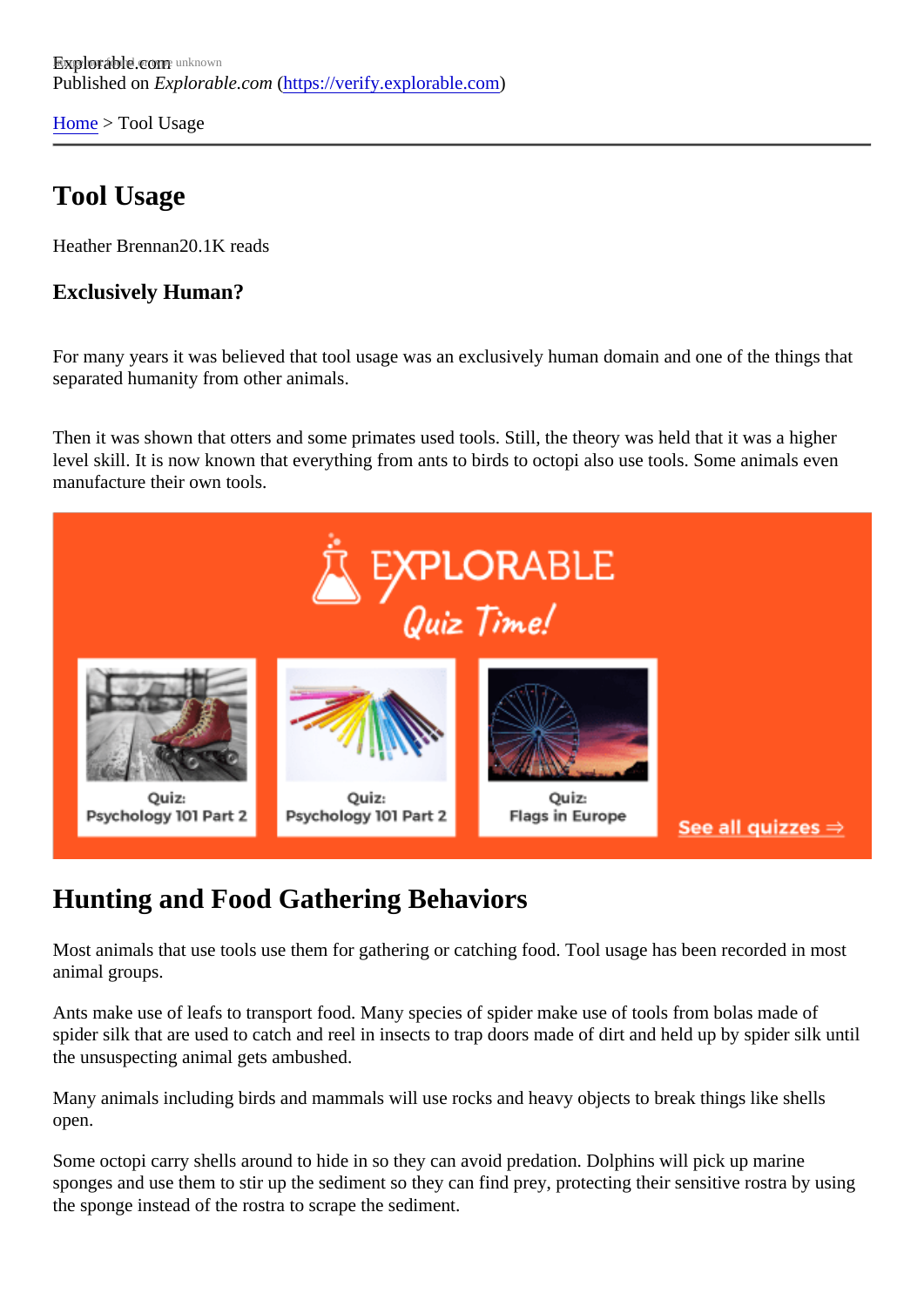Many bird species make use of twigs to gather grubs and bugs from holes in trelles and Deledonia crow [1] takes it a step further and makes its own tools. The bird will actually trim the stick of branches to ensure it fits into the hole or cut a tool out of the leaf of the pandanus plant to create something they can spear gr with.

[Chimpanzee](http://www.livescience.com/4395-chimps-spears-hunt-bushbabies.html)<sup>[2]</sup> also manufacture their own tools. They will take branches, removing twigs and making it into a spear shape. They also sharpen the end of the spear using their teeth. They then use this to hunt bushbabies.

Orangutans make whistle-like objects out of rolled leaves that they use to ward off predators.

# Tool Usage For Other Purposes

Food is a necessary resource and anything that makes getting food easier or more profitable can be seen an adaptation worth having. Some animals have developed tools for other uses though.

Gorillas will use sticks to test the depth of waterways and logs to create bridges over water.

Elephants have been seen using branches to swat flies. They sometimes modify the branches so they are correct length for this purpose. Elephants have also been known intentionally drop logs and rocks onto electric fences to short them out so they can pass over them. They have also been reported dropping balls chewed up bark around water holes to prevent other animals accessing the water.

Using tools to reduce competition for resources is another common occurrence. Some ant species will use pebbles to lock rival colonies in their burrows by blocking off the exit.

## Learning and Intelligence

Tool usage was once seen as an indicator of higher intelligence. Certainly the modification of tools to suit purpose is still seen in that light to a certain degree but the basic use of an instrument to achieve a goal is longer believed to be a sign of intelligence.

Many of the tool use behaviors are believed to be genetically wired into the animal through evolution. Learning to use a tool to solve a problem in an artificial situation may be a better indicator of intelligence. Having said, there are many examples of animals learning to do just that in zoos, aquariums and laborator While most studies center on primates and crows, there have been studies that have demonstrated the ability of [degus](http://www.livescience.com/2408-small-rodents-taught-tools.html)[3], a rodent that is similar to a chinchilla, to learn to use a rake to bring food to themselves. How much is a result of problem solving and how much is just mimicry of what they observe another individual doing is harder to separate.

## Robert Sapolsky

Robert Sapolsky, a Stanford professor in biology and neuroscience, explains the main differences betwee humans and animals and what is unique about humans when using tools:

Source URL: https://verify.explorable.com/tool-usage

Links

[1] http://news.nationalgeographic.com/news/2003/04/0423\_030423\_crowtools\_2.html

[2] http://www.livescience.com/4395-chimps-spears-hunt-bushbabies.html